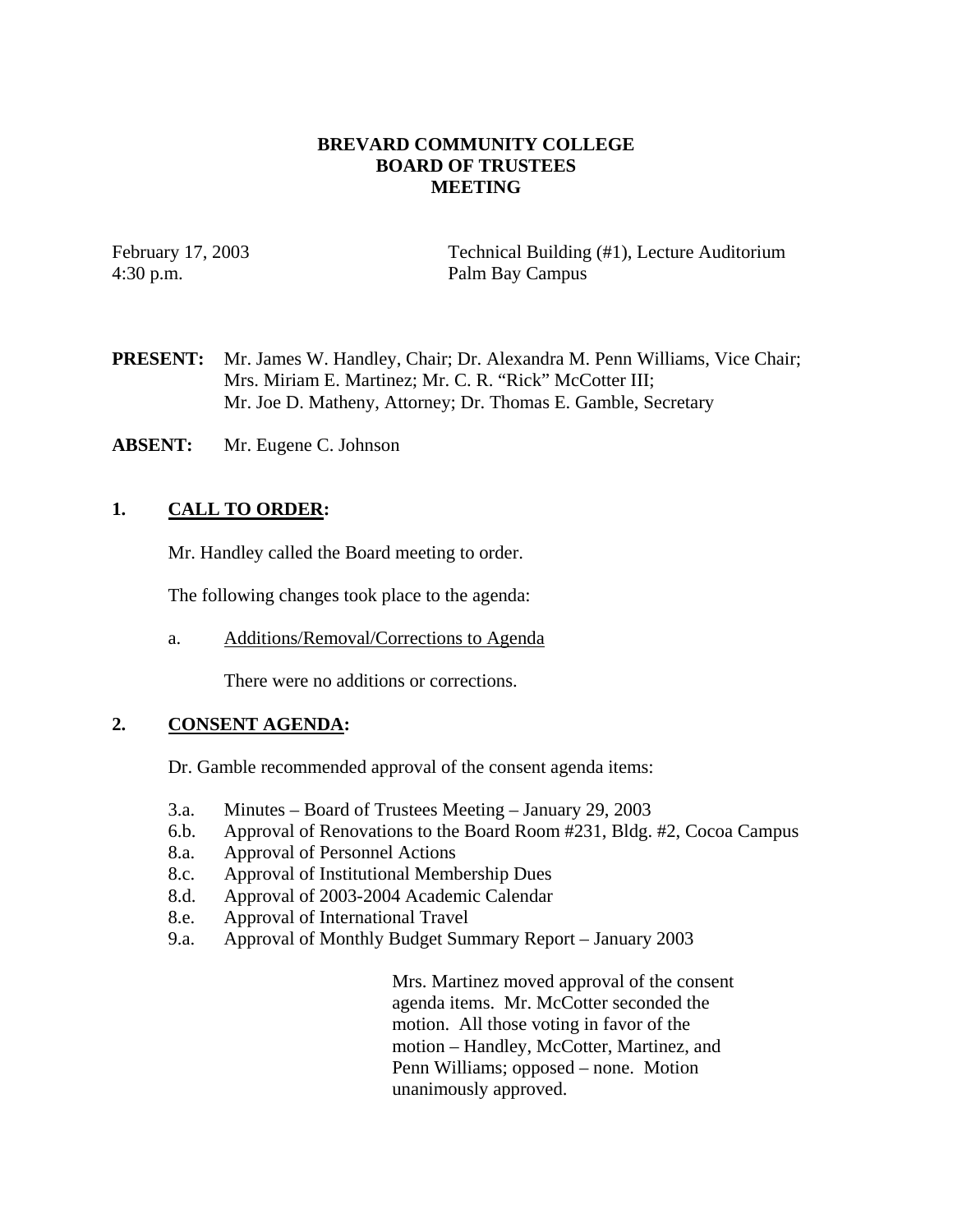Board of Trustees Meeting February 17, 2003 Page  $-2$  –

# **3. APPROVAL OF THE OFFICIAL MINUTES OF PREVIOUS MEETINGS:**

a. Minutes – Board of Trustees Meeting – January 29, 2003

Approved – consent agenda.

### **4. COMMUNICATIONS:**

a. Report on Wireless Technology – Dr. Purga/Dr. Salvo Gorham (Addendum)

Dr. Bert Purga, Palm Bay Campus President, introduced Dr. Salvo Gorham, Instructional Technologist on the Palm Bay Campus, who gave a presentation on the wireless technology available at the Palm Bay Campus.

b. Update on Aquatic Center – Dr. Purga (Addendum)

 Dr. Purga gave a presentation on the status of the aquatic center located on the Palm Bay Campus, which is estimated to be completed by June 2003. He provided the Board members with a fact sheet for the center.

c. Report on YMCA Status – Dr. Fettrow (Addendum)

Dr. Brenda Fettrow, Cocoa Campus President, provided an update on the progress of the YMCA project. Mr. Lang Houston, owner, Crest Cleaners, who is a member of the committee, along with Mr. John Vasbinder, YMCA District Director of Brevard County, provided additional information to the Board.

Dr. Fettrow answered questions presented by the Board regarding budgetary concerns and BCC's responsibility. Dr. Fettrow reported the partnership with the YMCA is proceeding well. Estimates have been received from two construction companies and they are waiting for a third estimate for the building, exercise equipment and swimming pool that range from approximately \$527,000 to \$600,000. She reported on the progress of the capital campaign. Mr. Vasbinder reported on future plans for the swimming pool, which would include temporary repairs until funds are available for construction of a new facility.

Prior to beginning construction, the college will work with the YMCA to develop an agreement to present to the Board of Trustees for approval. Dr. Fettrow reported an agreement hopefully will be ready to present to the Board at the March meeting. Dr. Fettrow reported on the components of the operating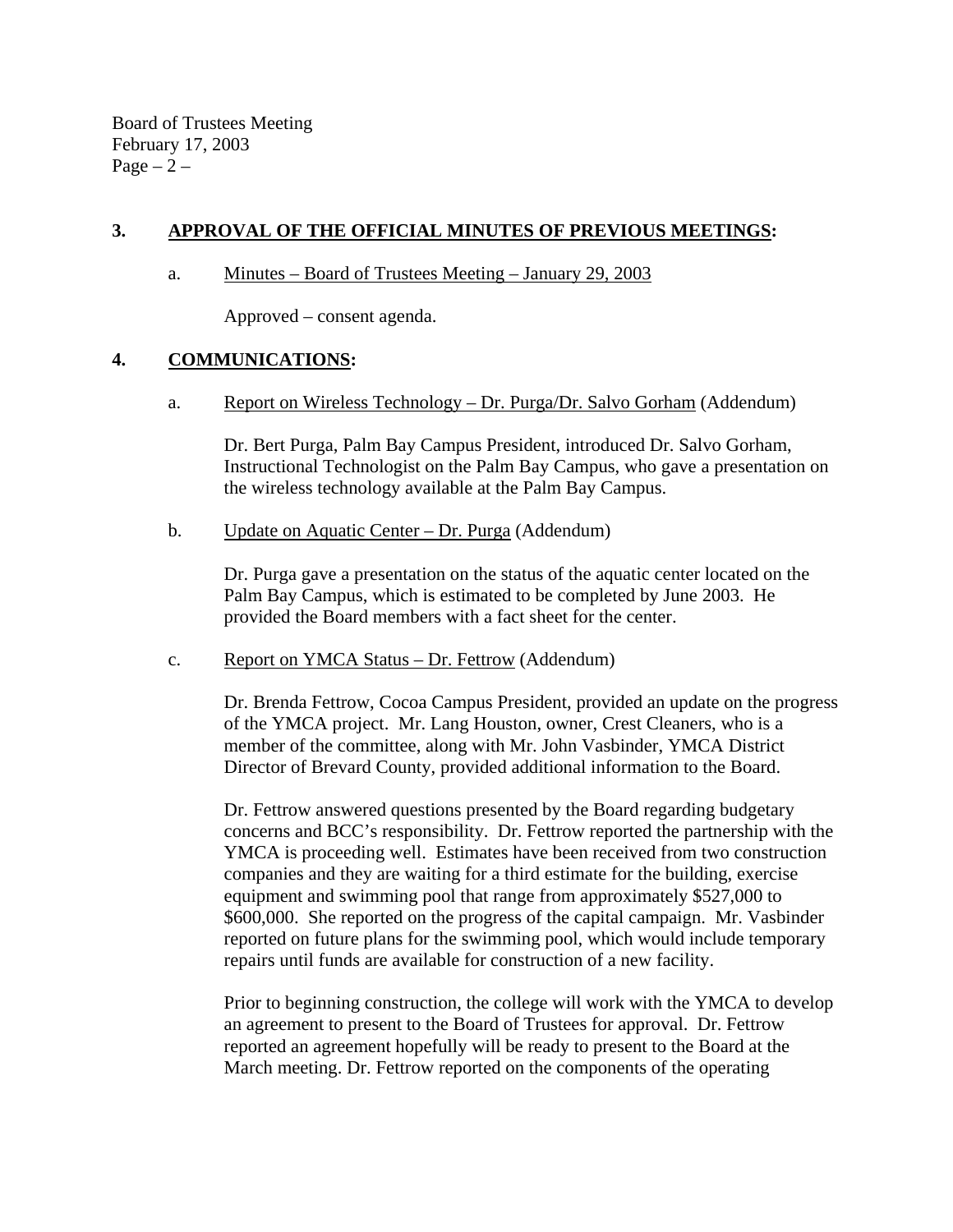Board of Trustees Meeting February 17, 2003 Page  $-3-$ 

> proposal, to include BCC providing guaranteed funds of \$85,000 per year from student activities funds. BCC will be responsible for general maintenance and custodial services at the current level of service. BCC will be responsible for all utilities for the facility and swimming pool. Dr. Fettrow reported the YMCA discussed upgrading swimming pool equipment, once funds are raised through the capital campaign, which will reduce the costs the college currently experiences in that area. Mr. Little explained that budget is still available to offer as an incentive to the YMCA to cover the current levels of service.

In addition, Mr. Little will prepare a schedule for the Board of any future needs for the building within the next ten years where maintenance will be required, so that the Board has a better understanding of the requirements.

Dr. Gamble reported administration is aware of the cost issues and believes the benefits to the college and community outweigh the costs.

# **5. CITIZEN'S PRESENTATION:**

None.

# **6. CONSTRUCTION AND DEVELOPMENT:**

#### a. Approval of Melbourne Campus Master Plan – Mr. Little (Addendum)

Mr. Al Little, Vice President of Finance and Administrative Services, reported the Board previously approved the Campus Master Plans for the Palm Bay, Cocoa, and Titusville Campuses. Mr. Little introduced Mr. Steve Clark, from Florida Architects, who presented the Master Plan for the Melbourne Campus. Dr. Gamble recommended approval of the Melbourne Campus Master Plan.

> Mrs. Martinez moved approval of the Melbourne Campus Master Plan. Dr. Penn Williams seconded the motion. All those voting in favor of the motion – Handley, McCotter, Martinez, and Penn Williams; opposed – none. Motion unanimously approved.

b. Approval of Renovations to the Board Room (#231), Bldg. #2, Cocoa Campus – Mr. Little (Addendum)

Approved – consent agenda.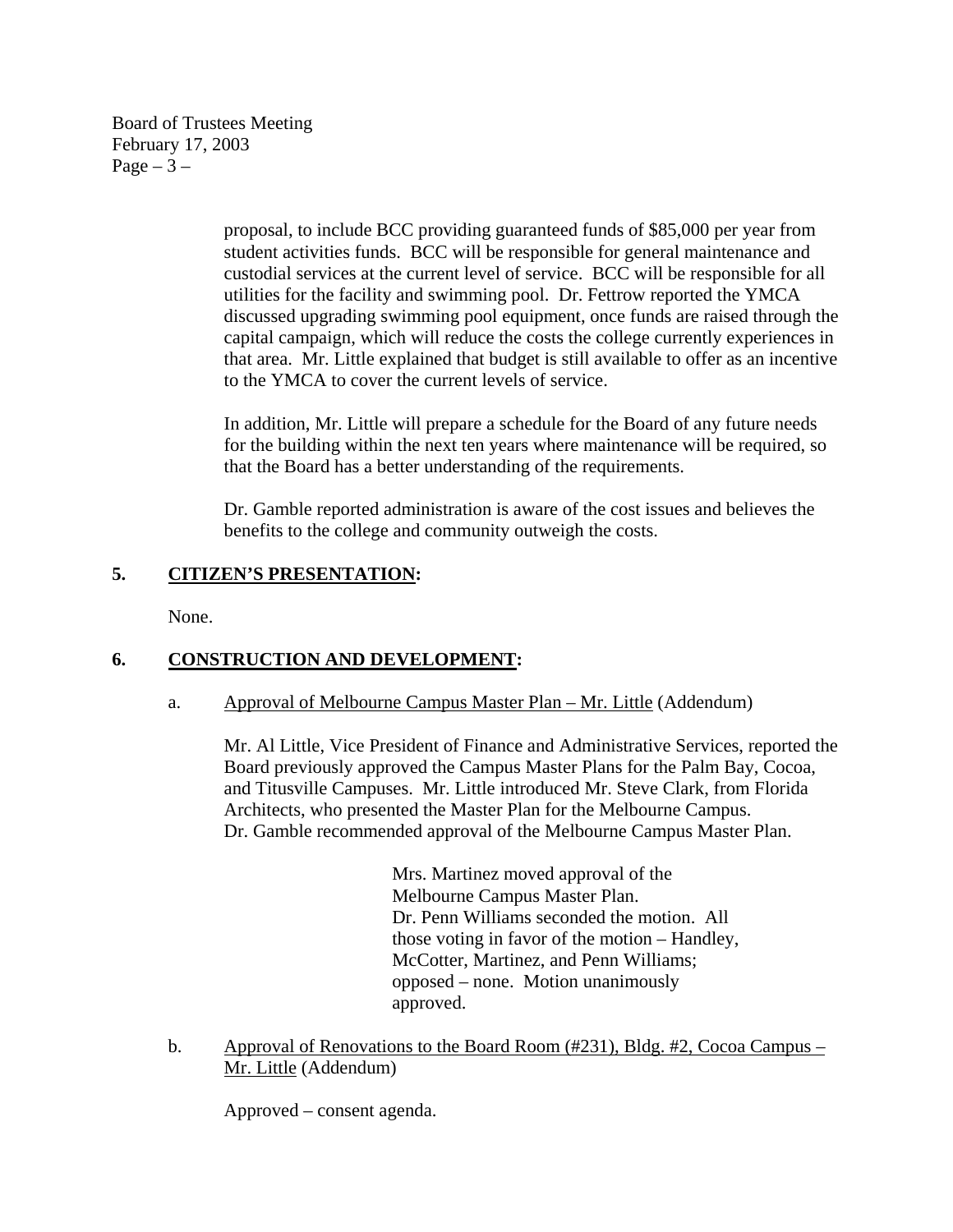Board of Trustees Meeting February 17, 2003 Page  $-4$  –

> c. Approval of the Welcome Center Renovations, Titusville Campus – Mr. Little (Addendum)

 Mr. Little reported the Board had previously approved projects to be completed at the Melbourne and Cocoa Welcome Centers. Plans have been developed for improvements to the Titusville Campus for a Welcome Center to involve renovations to the old incubator space. Dr. Spraggs was able to secure funds to complete the renovations by savings in other areas. Mr. Little reported H. J. High has given BCC a guaranteed maximum price for the renovation of \$193,000. Dr. Gamble recommended approval of the Welcome Center Renovations on the Titusville Campus.

> Dr. Penn Williams moved approval of the Titusville Campus Welcome Center Renovations. Mr. McCotter seconded the motion. All those voting in favor of the motion – Handley, McCotter, Martinez, and Penn Williams; opposed – none. Motion unanimously approved.

# **7. OLD BUSINESS:**

#### a. Report on Pending Legal Actions – Mr. Matheny (Addendum)

1. Extension of the Amphitheater Agreement

Mr. Matheny introduced Mr. Gary Nungesser, President of the Palm Bay Chamber Foundation , who asked for a five-year extension to the commencement of the Amphitheater at the Palm Bay Campus. Dr. Gamble recommended approval of the five-year extension of the Amphitheater Agreement.

> Mr. McCotter moved approval of the fiveyear extension of the Amphitheater Agreement. Mrs. Martinez seconded the motion. All those voting in favor of the motion – Handley, McCotter, Martinez, and Penn Williams; opposed – none. Motion unanimously approved.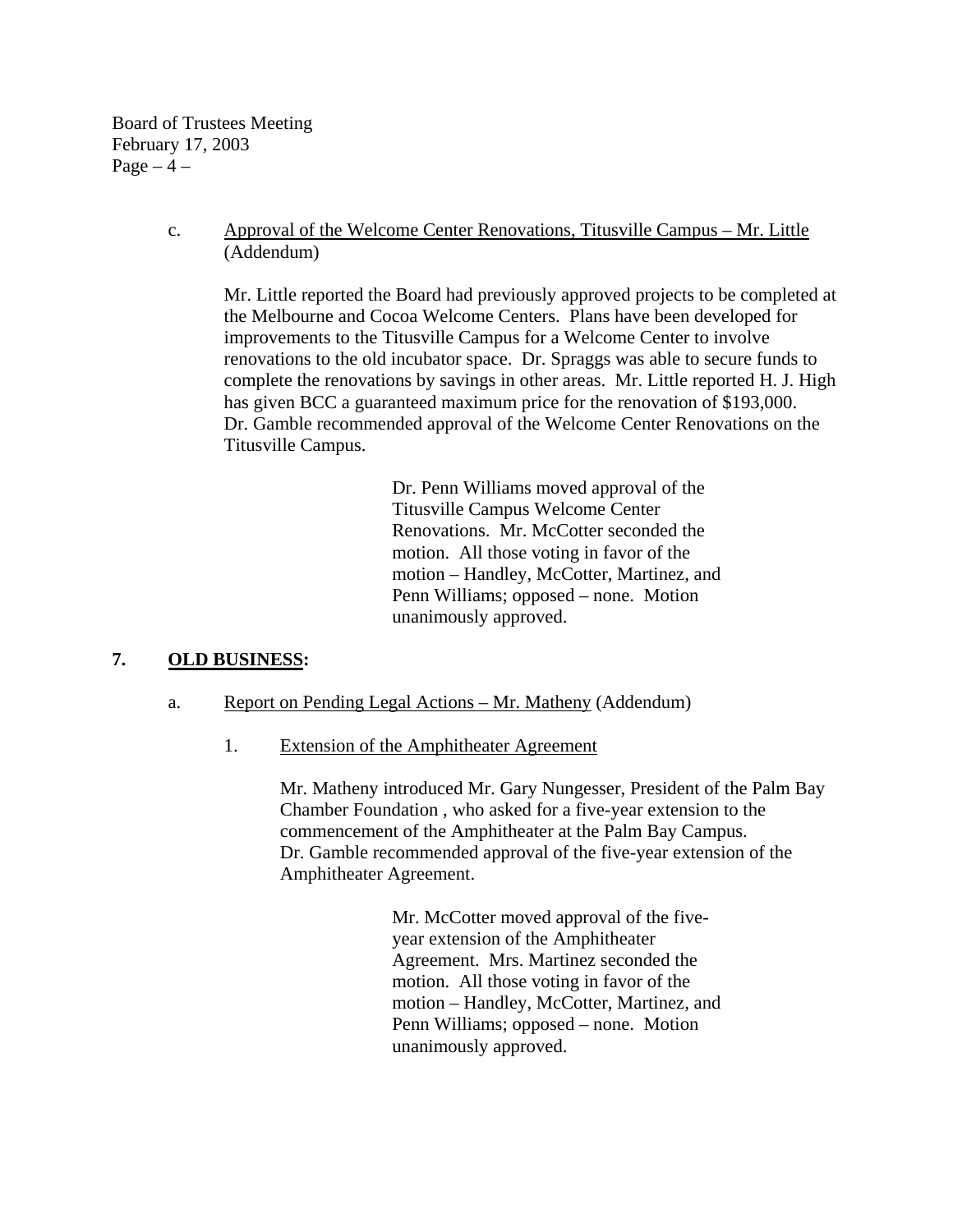Board of Trustees Meeting February 17, 2003 Page  $-5-$ 

> 2. Chain of Lakes Project at the Titusville Campus Mr. Matheny reported the Chain of Lakes concept has been approved by the Board members for a number of years. The project involves an agreement with BCC, Parrish Medical Center, Brevard County, the City of Titusville, and St. John's River Water Management District. He reported Parrish Medical Center has approved the agreement. Mr. Matheny reported the City of Titusville will extend BCC a complete forgiveness of stormwater charges, as well as a forgiveness of any future stormwater charges. Mr. Matheny introduced Mr. Ron Jones, P.E. and Director of the Stormwater Department for Brevard County, who reviewed the Chain of Lakes project with the Board members. Dr. Gamble recommended approval of the Chain of Lakes Project at the Titusville Campus.

> > Dr. Penn Williams moved approval of the Chain of Lakes Project at the Titusville Campus. Mr. McCotter seconded the motion. All those voting in favor of the motion – Handley, McCotter, Martinez, and Penn Williams; opposed – none. Motion unanimously approved.

3. Oktoberfest Agreement

Mr. Matheny reported the Oktoberfest Agreement is an agreement that benefits the BCC Foundation and has historically generated between \$7,500.00 and \$10,000.00 per year for the BCC Foundation. It involves the use of the Melbourne Campus once a year for the Oktoberfest. He reported that Spacecoast Oktoberfest, Inc., has asked that the agreement be extended for four years. Dr. Gamble recommended approval of the renewal of the Spacecoast Oktoberfest Inc., Agreement.

> Mrs. Martinez moved approval of the renewal of the Spacecoast Oktoberfest Inc., Agreement. Dr. Penn Williams seconded the motion. All those voting in favor of the motion – Handley, McCotter, Martinez, and Penn Williams; opposed – none. Motion unanimously approved.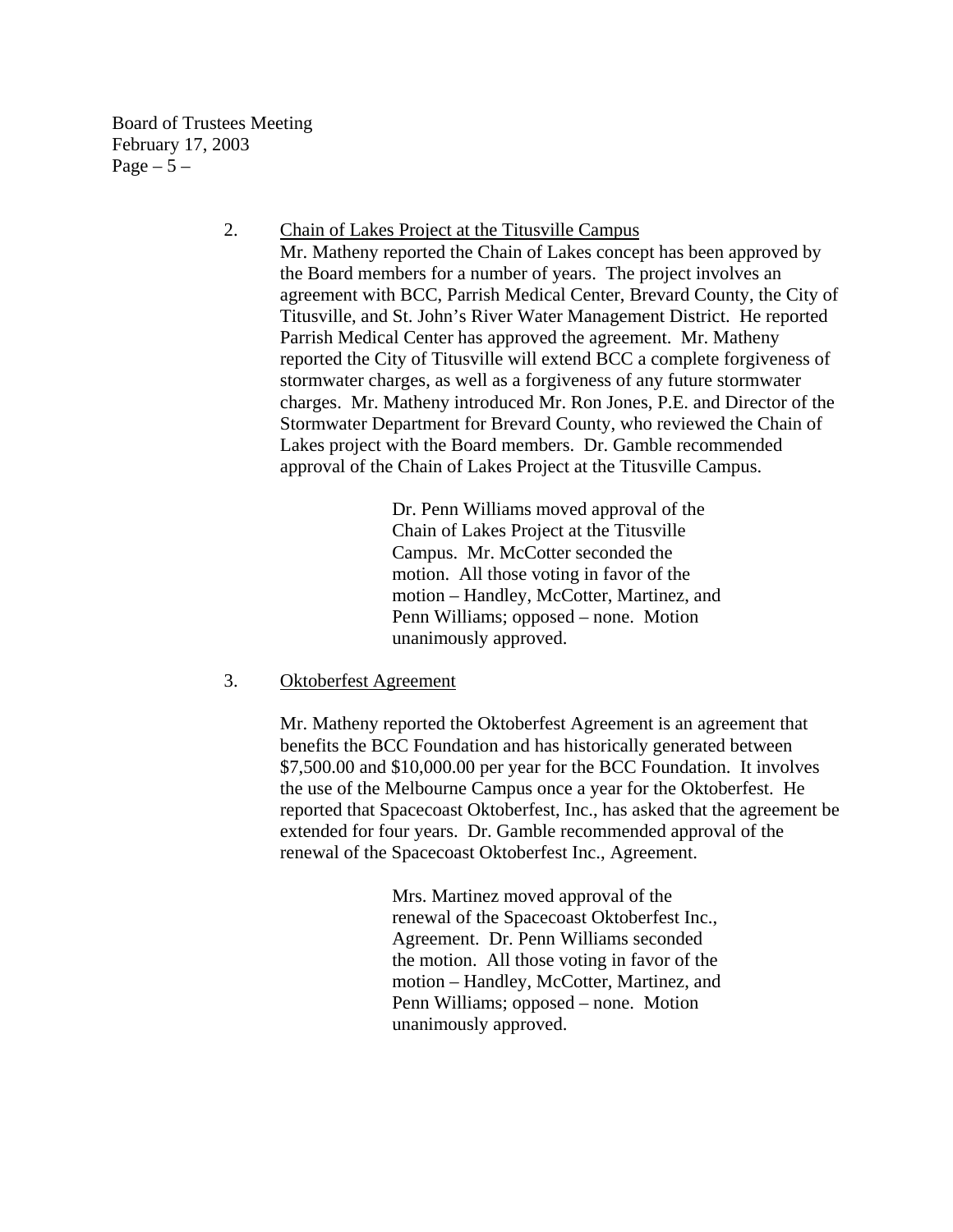Board of Trustees Meeting February 17, 2003 Page –  $6$  –

# **8. NEW BUSINESS:**

a. Approval of Personnel Actions – Ms. Oglesby (Addendum)

Approved – consent agenda.

b. Report on Visitors' Welcome Center – Dr. Purga (Addendum)

Dr. Purga introduced Mr. Hank Simon, President of the Palm Bay Chamber of Commerce, Mr. Gary Nungesser, President of the Palm Bay Chamber Foundation, and Mr. Vaughn Holeman, of Holeman Suman Architects. Mr. Simon and Dr. Purga presented the proposal for the Visitors' Welcome Center. It was the consensus of the Board to approve the concept. Mr. Simon and Mr. Nungesser will move forward to secure funds for this project.

The Visitors' Welcome Center will house National Science Foundation Distributed Energy grant displays and information. BCC students may visit for educational information on energy efficiency.

c. Approval of Institutional Membership Dues – Dr. Kaliszeski (Addendum)

Approved – consent agenda. (National Association of Student Financial Aid Administrators – NASFAA)

d. Approval of 2003-2004 Academic Calendar – Dr. Bilsky (Addendum)

Approved – consent agenda.

e. Approval of International Travel – Dr. Cobb (Addendum)

Approved – consent agenda. (Travel for Frank Margiotta to Alicante, Spain)

f. Request for Board Meeting Agenda Items – Board Members

Mr. McCotter asked for a Board Meeting Agenda item to be added to the next Board meeting. He would like Dr. Gamble to survey the District Cabinet members and bring to the next Board meeting a survey stating how satisfied or dissatisfied they are with AM-KO.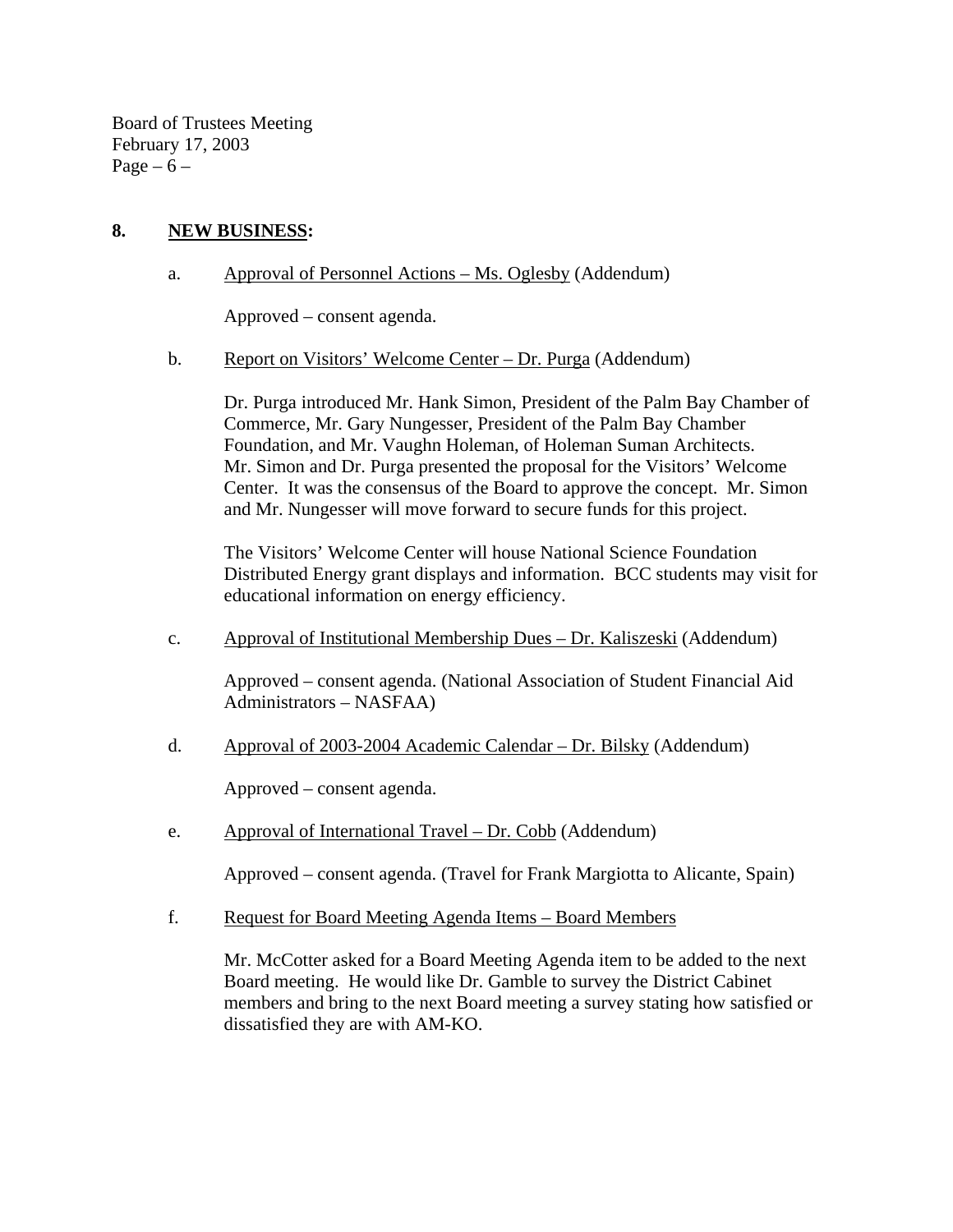Board of Trustees Meeting February 17, 2003 Page  $-7$  –

# **9. FINANCIAL ACTIONS:**

a. Approval of Monthly Budget Summary Report – January 2003 – Mr. Cherry (Addendum)

Approved – consent agenda.

b. Approval of Capital Outlay Budget Amendment #2 – Mr. Little (Addendum)

 Mr. Little briefly commented on Capital Outlay Budget Amendment #2. Dr. Gamble recommended approval of Capital Outlay Budget Amendment #2.

> Dr. Penn Williams moved approval of Capital Outlay Budget Amendment #2. Mrs. Martinez seconded the motion. All those voting in favor of the motion – Handley, McCotter, Martinez, and Penn Williams; opposed – none. Motion unanimously approved.

# **10. REPORT OF THE DISTRICT PRESIDENT:**

a. Brevard City/County Summit

Dr. Gamble provided the Board with a notice of the first Brevard City/County Summit, to be held on the Cocoa Campus, on February 21, 2003, from 9:00 a.m. to 4:00 p.m. This is an effort to bring the various municipalities of the county closer together. He invited the Board members to attend.

b. Vision for the Future of Brevard Community College

Dr. Gamble provided the Board with a handout called, "A Vision For The Future of Brevard Community College," and reported there was a modification made under the second category, the last sub-section, to incorporate the Astronaut